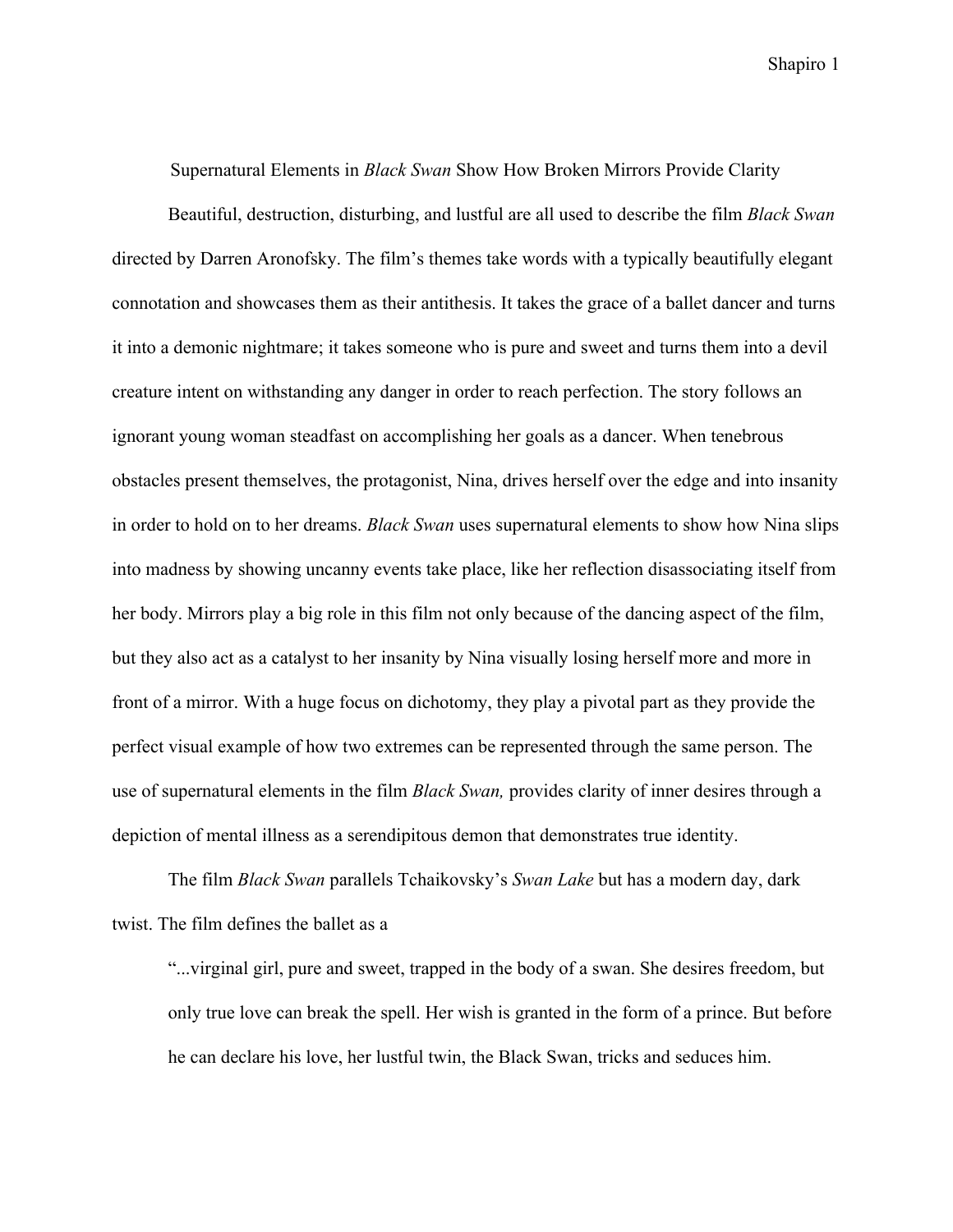Devastated, the White Swan leaps off a cliff, killing herself. But, in death, finds freedom." (Black Swan 7).

That same description can be used to describe the movie; the main difference being that one person plays both the White and Black swan and in the play, it is two different individuals.the works of art differ when it comes to the meaning of love. *Swan Lake* has the typical love story between a man and a woman while the love in *Black Swan* is better categorized as passion; passion belonging to the protagonist, Nina, of her dancing and her drive to be the best ballerina. Themes represented in the film are: good vs evil, or dark vs light, or black vs white; there are metaphors upon metaphors for the themes. For example, while some descriptors are beauty, love, passion, and ballet which are typically words with a positive and enchanting connotation, the film redefines their capabilities in a dark and disturbing way. It shows the pain in beauty: like Nina's anorexia and bulimia in order to maintain her shape, and destruction in love, specifically how passion turns into aggression: when Nina pushes herself over the edge in order to maintain her love. The film uses the antithesis of words to show their true meaning. Even the connotation of "ballet" is contrasted as the film reveals itself to be a horror/psychological thriller; not typical words used to describe a ballet. Director, Darren Aronofsky's explains it as

"... a poetic metaphor for the birth of an artist, that is, as a visual representation of Nina's psychic odyssey toward achieving artistic perfection and of the price to be paid for it." (Bali para. 4). The film maintains a disturbing undertone but it's nebulous mood comes shining through as we see the progression of Nina's decaying psychosis. As Nina disappears into madness and cannot distinguish what is reality and what is a manifestation of her mind, neither can the audience, they become just as disgruntled. Nina's personality transforms along with her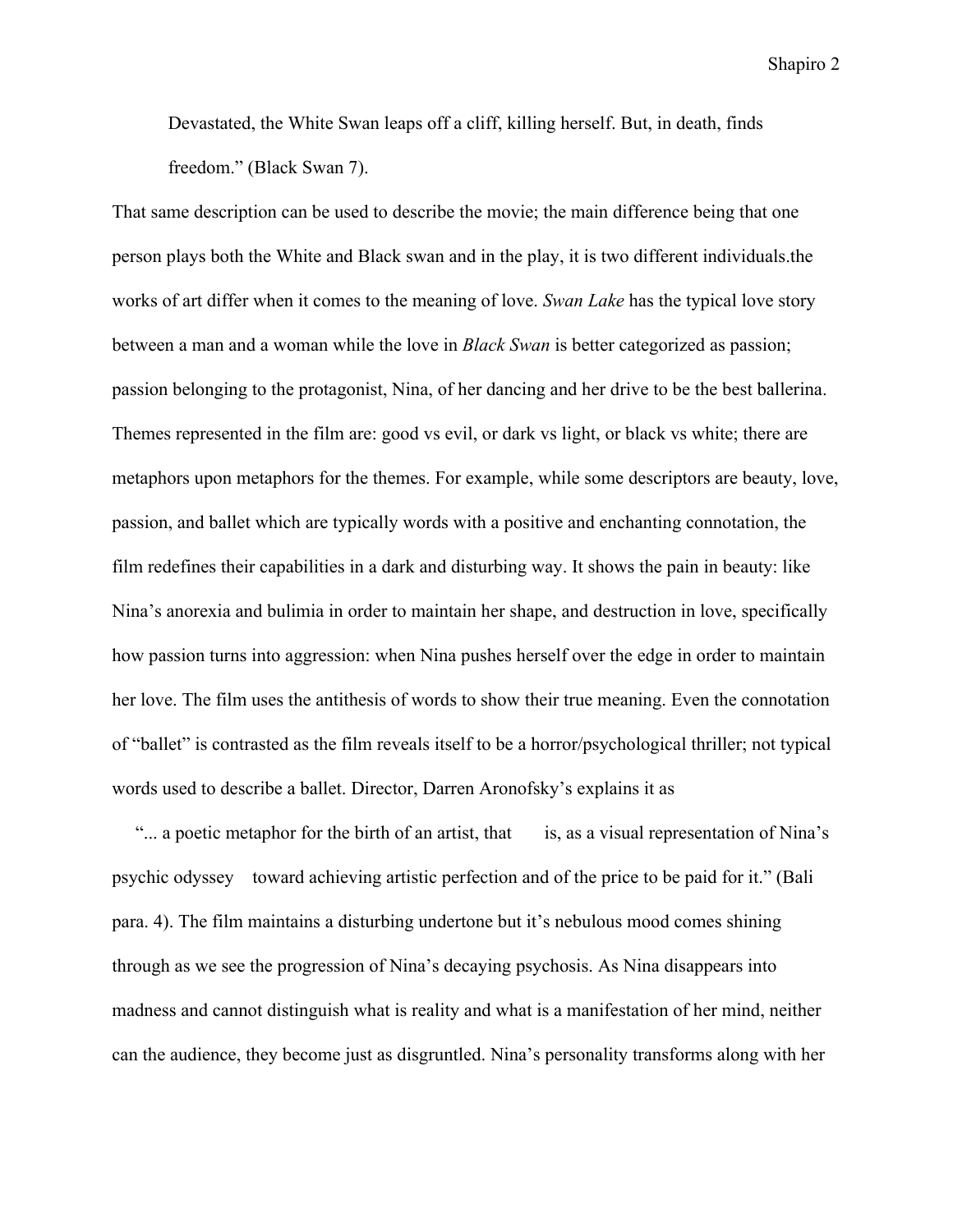mental state; she starts out as a representation of the White Swan: an immature, virginal girl, pure and sweet; she always wears pink, still in her mother's care, even her name embodies her personality because niña in Spanish means "little girl". She breaks free of her mother's grasp, starts changing her ways including changing the way she dresses to imitate those in her life she is told resemble perfection, and therefore, the Black Swan begins to take a hold of her soul and manifests inside her. As Nina loses her ignorance, she simultaneously loses her mental stability; she drives herself over the edge chasing an unattainable perfection.

*Black Swan* leans heavily on its supernatural elements to showcase themes like the cost of perfection, the unexpected virtue of ignorance, and how a distorted reality provides clarity. The presence of the paranormal hallucinations distorts the protagonist as well as the audience, so neither know what is going on, therefore, forcing Nina to change in order to adapt to her new environment as a mature dancer. Supernatural elements do not consist of the typical ghosts, witches, ghouls, and whatnot, but rather a metaphysical being; Nina has schizophrenia so the celestial beings take the form of demons that plague her mind. They call the authenticity of reality into question;

 "a genre of the Gothic in which the laws of everyday reality remain intact and permit an explanation or even dismissal of allegedly supernatural phenomena. In Ann Radcliffe's novels, the author allows both the character and reader to question throughout the entire novel whether the weird phenomena described are happening in a setting of known laws of nature or in a setting where miracles or supernatural intervention must be in place to account for the strange events." (Glossary of Literary Gothic Terms para. 40)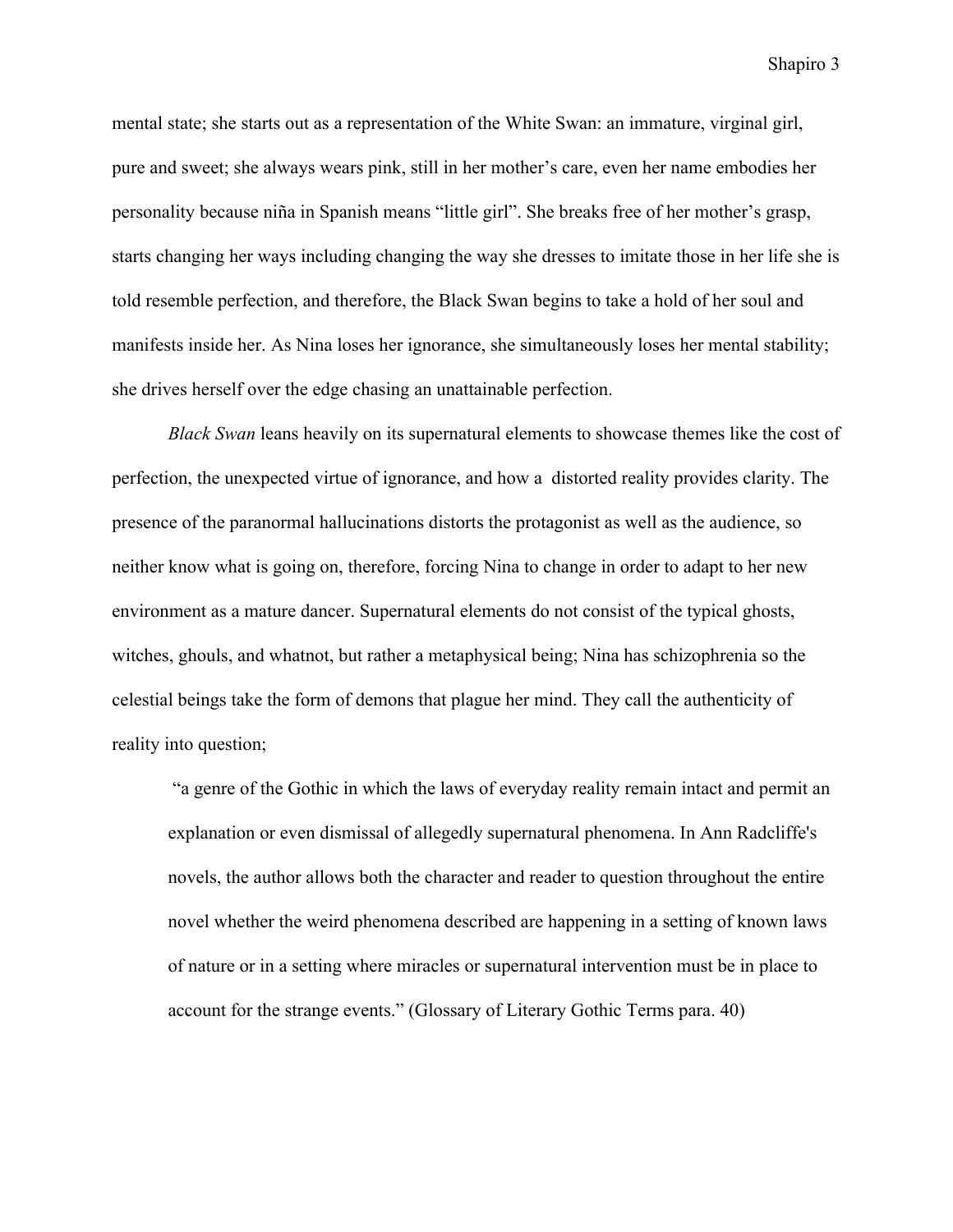The uncanny events that occur in the film are somewhat plausible. It opens up eyes to different versions of alternate realities and the correct one remains unclear, but it differs greatly from supernatural gadgetry. It refers to the physical elements in a gothic works that represent how the various supernatural beings display their presence and unearthly abilities. (Glossary of Literary Gothic Terms 23). The supernatural trope in *Black Swan* presents itself in order to confuse the audience; each member walks out with a different interpretation of what it all meant.

The use of the supernatural in the film *Black Swan* takes the shape of Nina as an evil doppelganger and is used to show what she truly desires to be because she is told that is what perfection is. Nina's inner desires are revealed in the very first scene of the film: she dreams of dancing the role of the white swan in the prologue of *Swan Lake*; a scene synonymous with the rest of the film. Both portray Nina as the white swan but then her love reveals itself, but shortly turns into the devil, the devil then transforms Nina and steals her innocence. (Black Swan 1) The writers: Mark Heyman, Andres Heinz, and John McLaughlin, made this the opening scene because it informs the audience of her passion for dancing and that she was made to play the role of the white swan. Director Darren aronofsky notoriously makes films about how the power of obsession drives people over the edge into unrecoverable madness, and *Black Swan* is no exception. It seems like his thought process for coming up with a film would be along the lines of 'How can I (Darren Aronofsky) disturb the audience in a new way to demonstrate the dangers of perfection?'. For this film in particular, he uses the gothic element of supernatural. That does not mean witches are flying around or ghosts are haunting her, it means Nina's schizophrenia allows her to see demons in her head; demons that take the form of herself and set out to kill her. They start out as indecisive figments that plague her day to day life; she may be on a subway,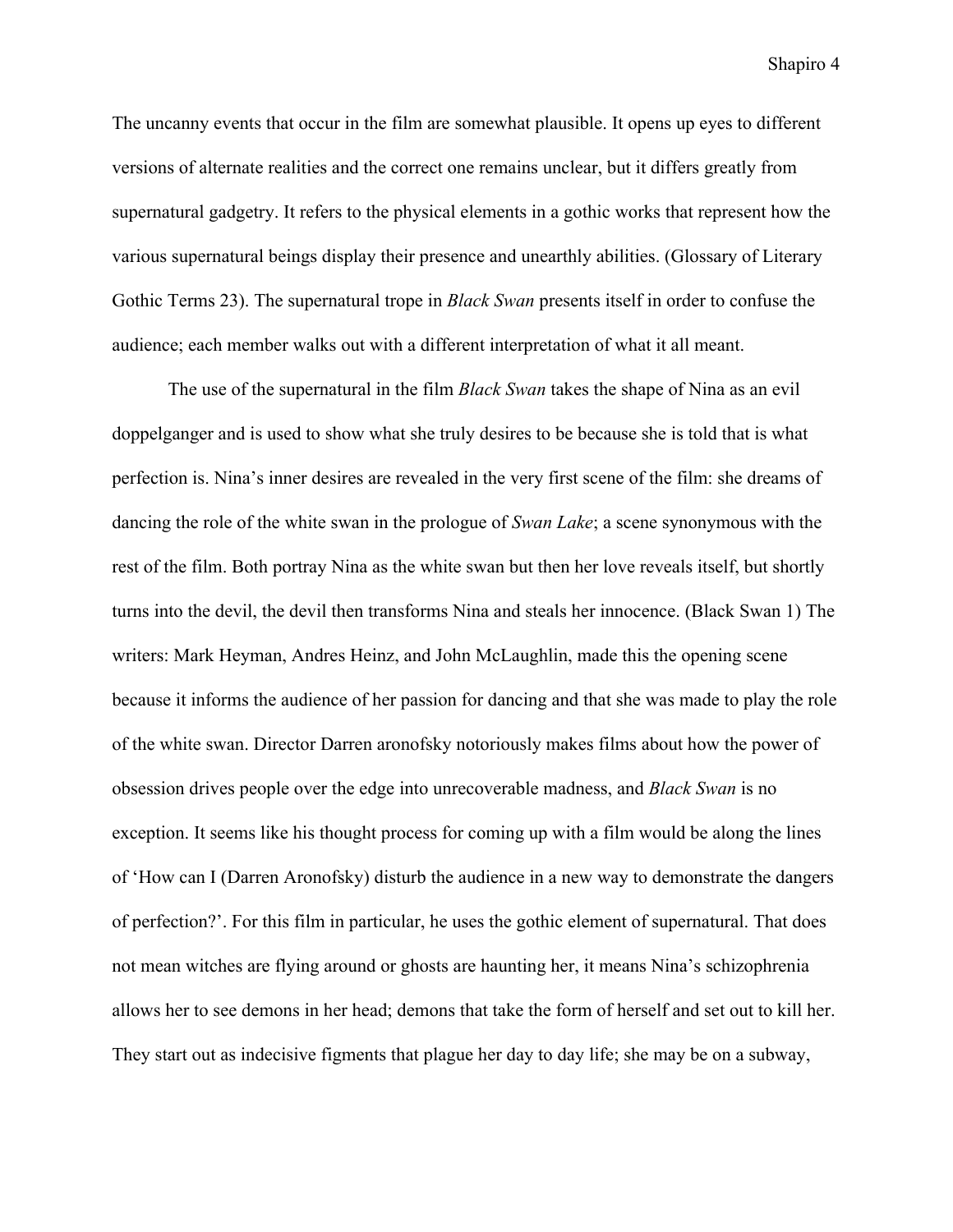look to the next car over, and see a dancer that looks just like herself, and even moves the same way she does (*Black Swan 4*), or she will be on her way home from a dance class when

"She hears the sound of soft FOOTSTEPS approaching. She stops, and the other

FOOTSTEPS stop.

She looks up and sees the faint outline of a SLENDER WOMAN standing there, almost

ghostlike.

Nina starts walking again, keeping her head down, and the other woman continues as

well.

As they pass each other, Nina glances at the woman's face and discovers…

The woman looks EXACTLY LIKE HER.

But the moment passes as the woman continues walking.

Nina stares after her, perturbed." (*Black Swan 12*).



*Black Swan* is divided into acts in the way a ballet is divided into acts. Said events happened in act 1 which consists of the 15 fifteen minutes of the film. As it progresses, the demon gets worse and it begins to turn on Nina. When alone, it takes advantage of the opportunity and torments her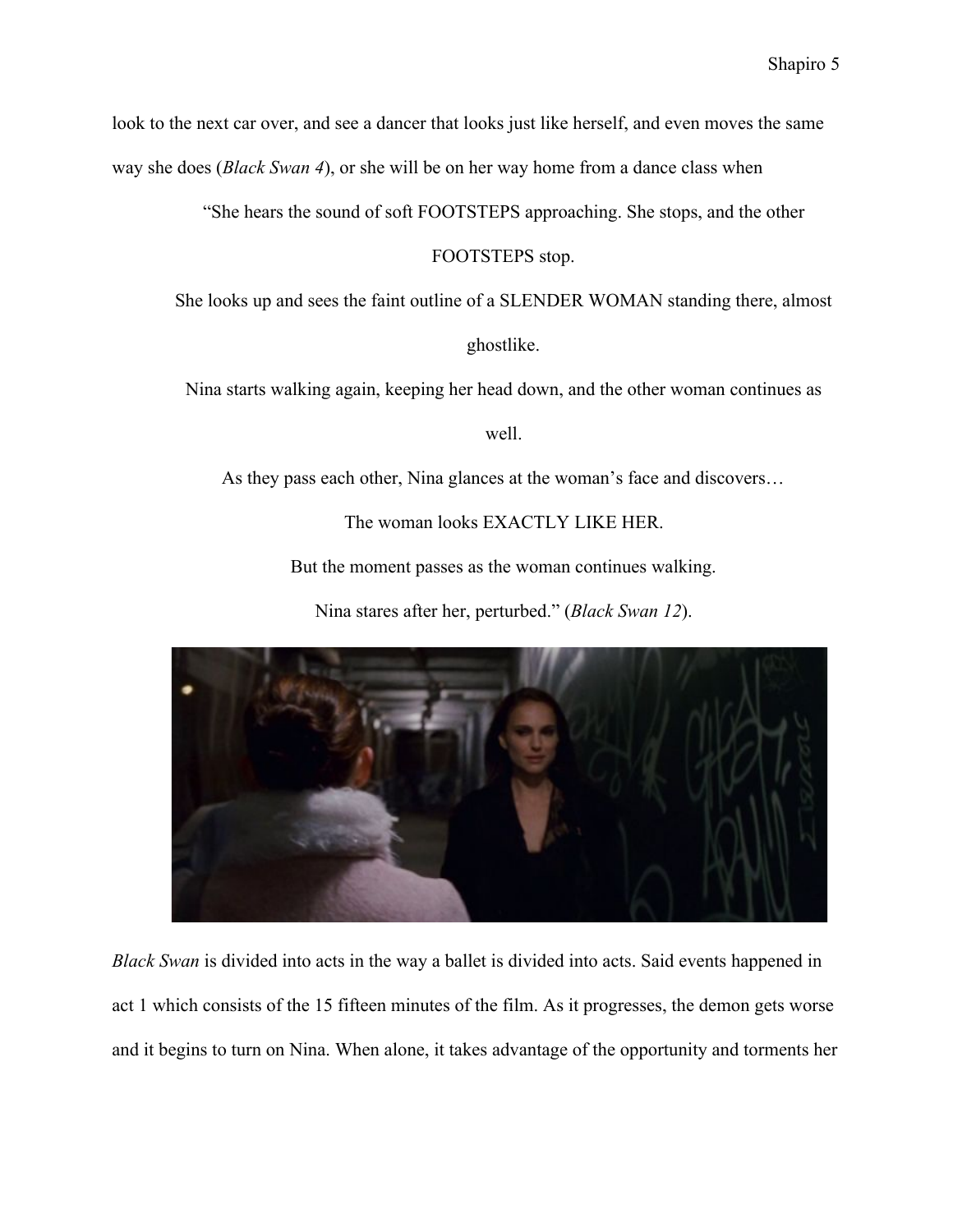until interrupted. Nina will be in the bathtub, submerged underwater when suddenly, there is blood dripping from above; she opens her eyes and distorted by the water, she sees herself peering at her from above. (*Black Swan 49*). As each act progresses, the demon gets worse and Nina sustains more injuries as a result of her insanity. It affects her, both mentally and physically; as she sees the affects the demon has on her daily life, the more abuse she obtains to her physical well being, such as: a broken toe, rashes, and most repulsive of all, a hangnail that when peeled, pulls the skin all the way back to her second knuckle. The entire film takes place from Nina's point of view, so the audience is just as confused as Nina when she begins to see things that are not actually there; her mind disassociates with her body, therefore, she loses her credibility, or ethos, because the audience cannot trust what they see. While her body fatigues, her paranoia grows; her mind appearing to unravel as well. In an article about Natalie Portman in the January '11 issue of Vogue, [Aronofsky pretty much sums up the film when he says,](http://www.vogue.com/magazine/article/natalie-portman-january-2011-cover/) "The only way to be perfect is to allow chaos and madness into your life." (the opinioness world para. 12). Supernatural elements in the film *Black Swan* are used to reveal Nina's emphatic desires of dancing by having her hallucinations attack her as a representation of a stressor as a result of her desire to play the part perfectly and becoming the ballerina of which she always dreamt of being.

 The duality between the two sides of the swans is made obvious throughout the film by various channels that use the juxtaposition of black against white, or light against dark. The most important one is the dichotomy of black and white shown in the setting, characters, and the illusions that appeared to the protagonist from her insanity. Aronofsky uses this logos technique to contrast black and white to symbolize darkness of characters that opposed Nina by aggression or seduction. Nina is the epitome of innocence and naivete; first, in the beginning of the film,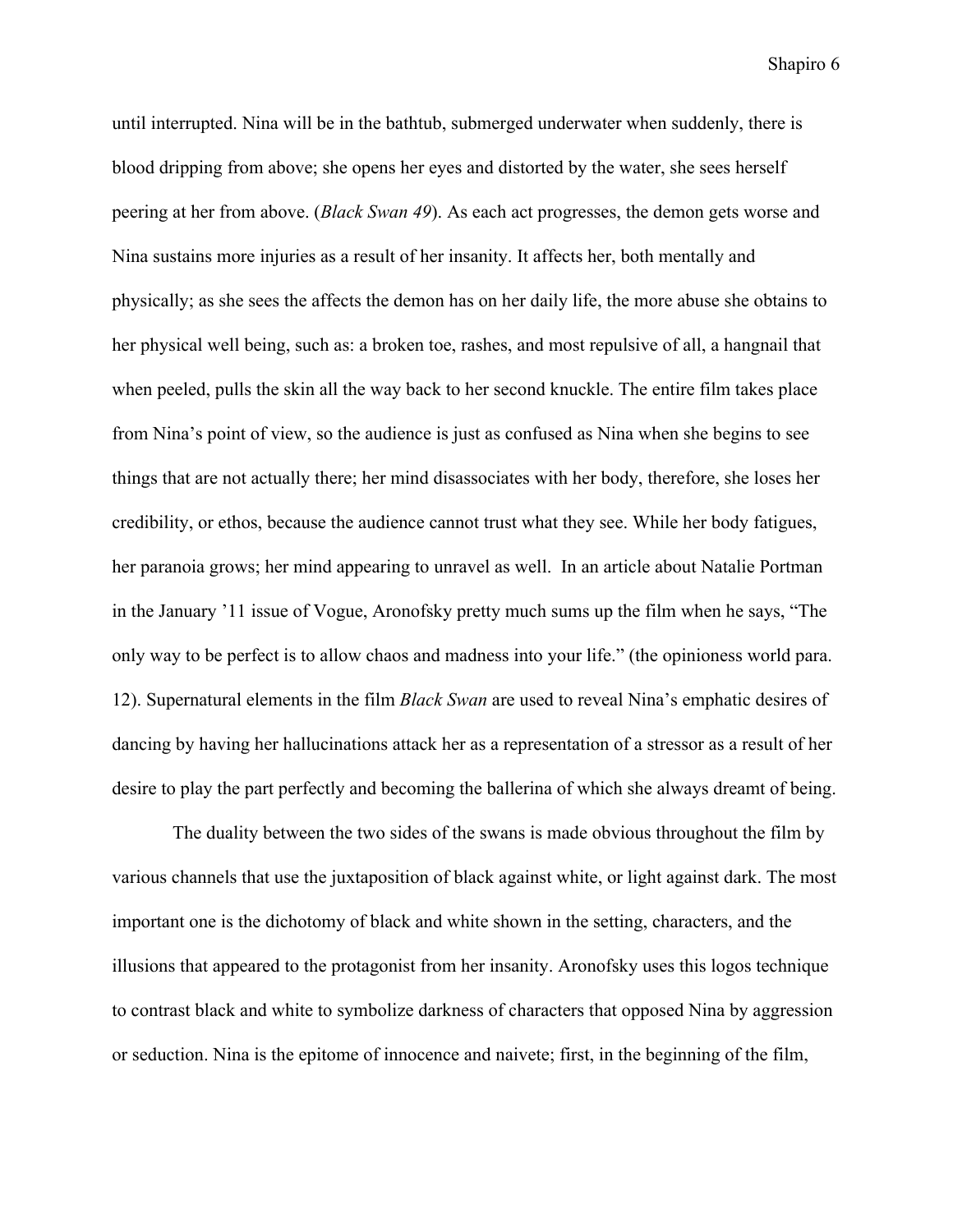Nina is always wearing a white or pink costume that signifies the pure nature of her White Swan side.



As her hallucinations come into play, they wear black, dark makeup, and clearly contrast her visually.

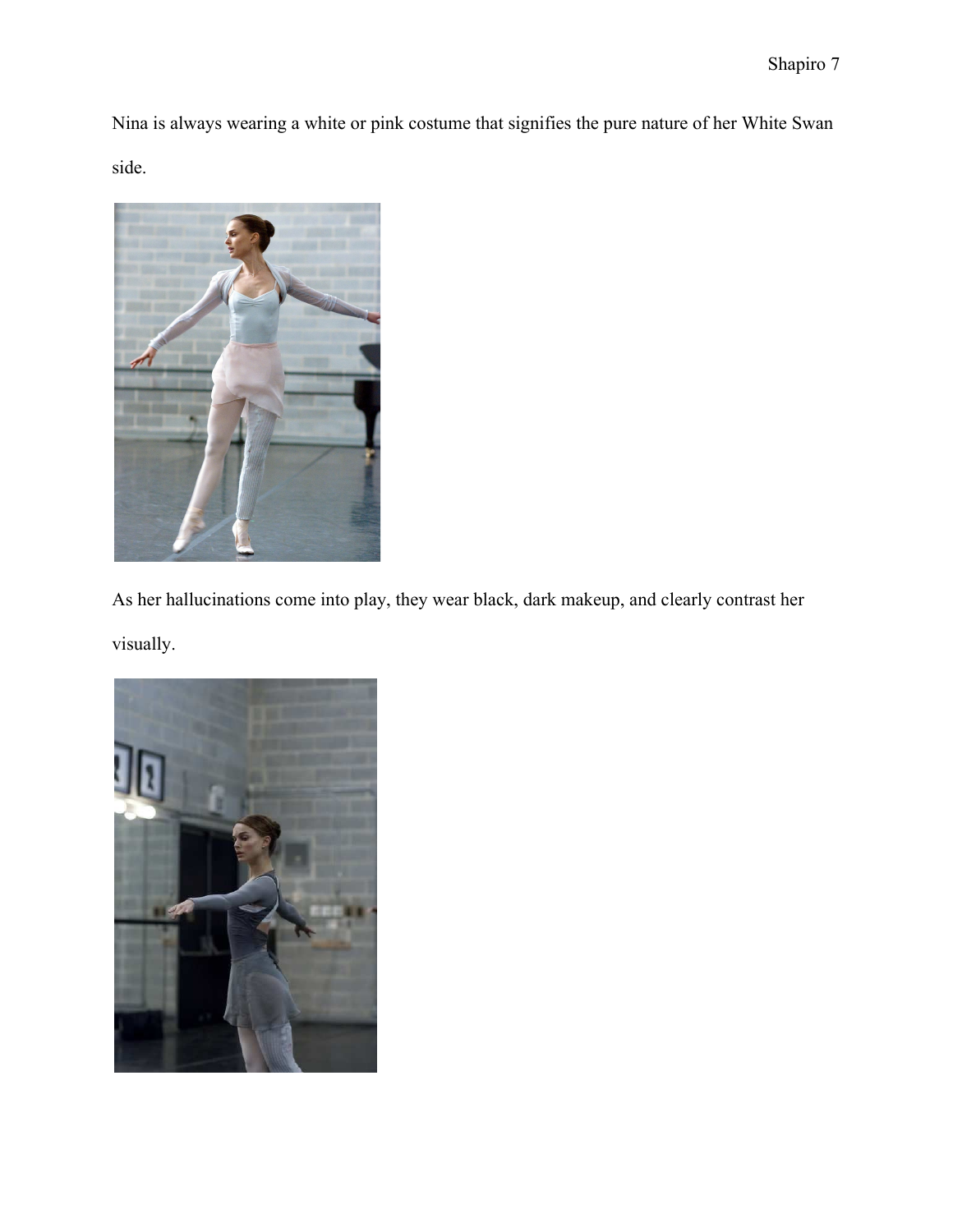This cues the audience into seeing how the world sees Nina and how she sees the rest of the world. Most people associate light colors with innocence and purity so the audience can logically piece together the black vs. white without someone having to straightforwardly tell them that light is synonymous with naivete, and her competition wears dark colors to contrast her. Nina's visions were not her only competitors, there is a new girl in the dance company by the name of Lily who perfectly embodies the Black Swan and therefore, becomes an immediate threat to Nina. People tell her she needs to be more like Lily who wears black, is sexually seductive, and can easily lose herself in what she is doing.



Whenever she encounters Lily, there is a disruption of balance, an intruding presence that indicates the opposition of the Black Swan, to herself. Lily is personified as the Black Swan because of the tattoos on her back, her hair down, she drinks, does drugs, and sleeps around with different men. Soon enough, Lily becomes apart of Nina's hallucinations. The writers use pathos to show her emotional determinacy to beat and conquer in order to accomplish her dreams. It is all of these overwhelming thoughts of fear and passion that influence her paranoia and drives her over the edge causing her to hallucinate people attacking her. Nina would see flashes of herself in Lily through darkness, intimacy and aggression, indicating that Lily was a reflection of Nina's concealed wickedness. The Black Swan's character of lust, guile, and sensuality is a sinister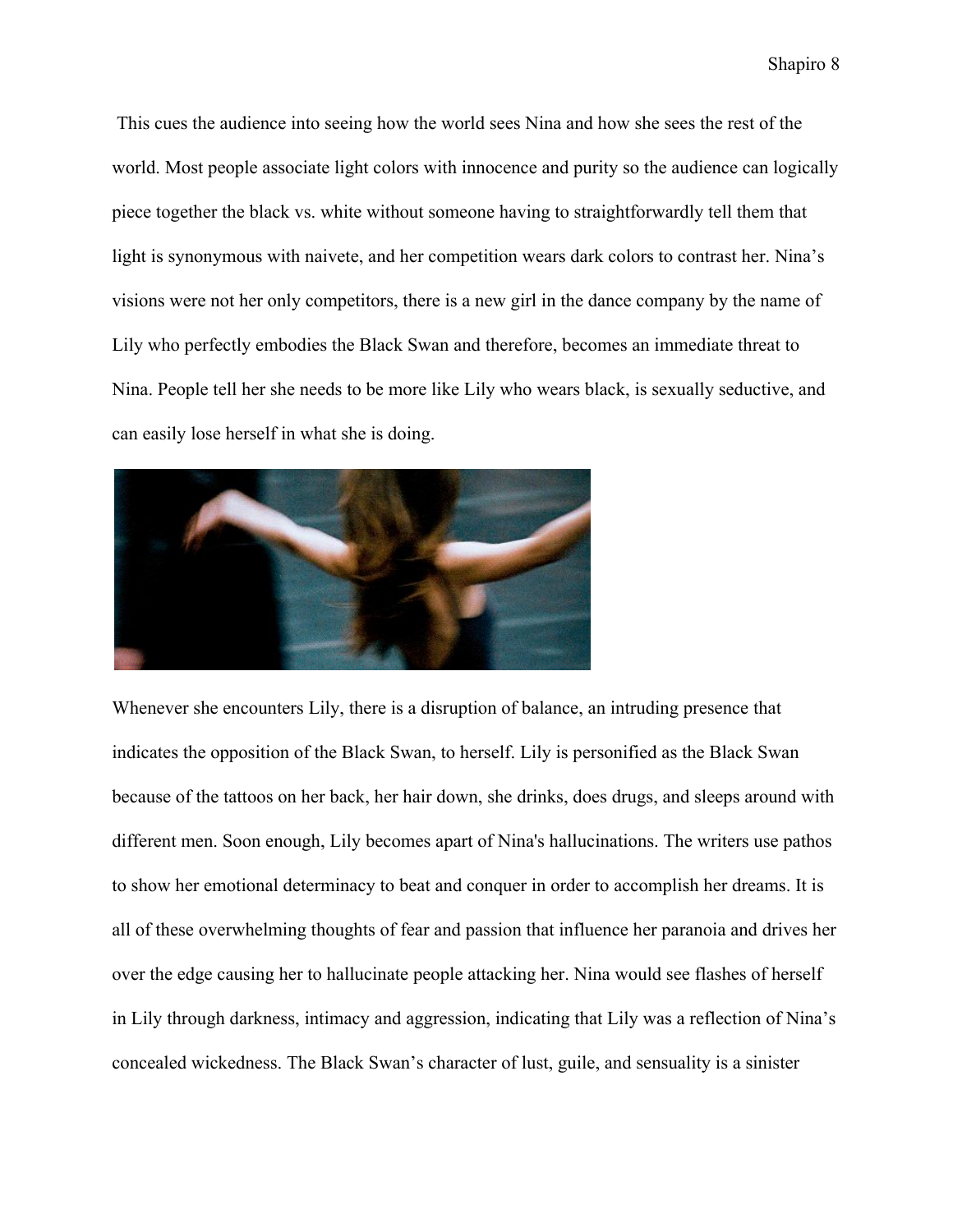beauty that Lily represented, and what Nina desired to become. Nina gradually started to dress like Lily by wearing darker colored clothing with less material covering her skin. They also have similar appearances so it would be easy to mistake them; the director did this on purpose because Lily often turns into Nina in her visions as another representation as herself being her own worst enemy so their similarities made it easier to confuse the audience and make them do a double take. (Picture below is of Lily, indicated by the tattoos on her back, transforming into Nina)



 Therefore, Nina loses even more ethos in the eyes of the audience because she cannot differentiate herself from another individual. Not only does she confuse herself with another person, but at the climax of the film and the climax of her insanity, she physically turns into the Black Swan. The portraits of Nina that her mother painted come to life and start chanting "sweet girl" and "my turn" (*Black Swan 83*), she then runs into her bedroom to get away from the noise. Once in her bedroom, she gets a sharp pain in her shoulder; she pulls off her sweater to reveal inflamed, pulsating skin. Tiny black bumps start to bubble up to the surface of her skin. She pulls at one until she cut through her skin getting it out. It is a tiny, feather like structure. As she looks at it, her eyes turn red, the rest of the feathers sprout, and her knees snap backwards like a bird's.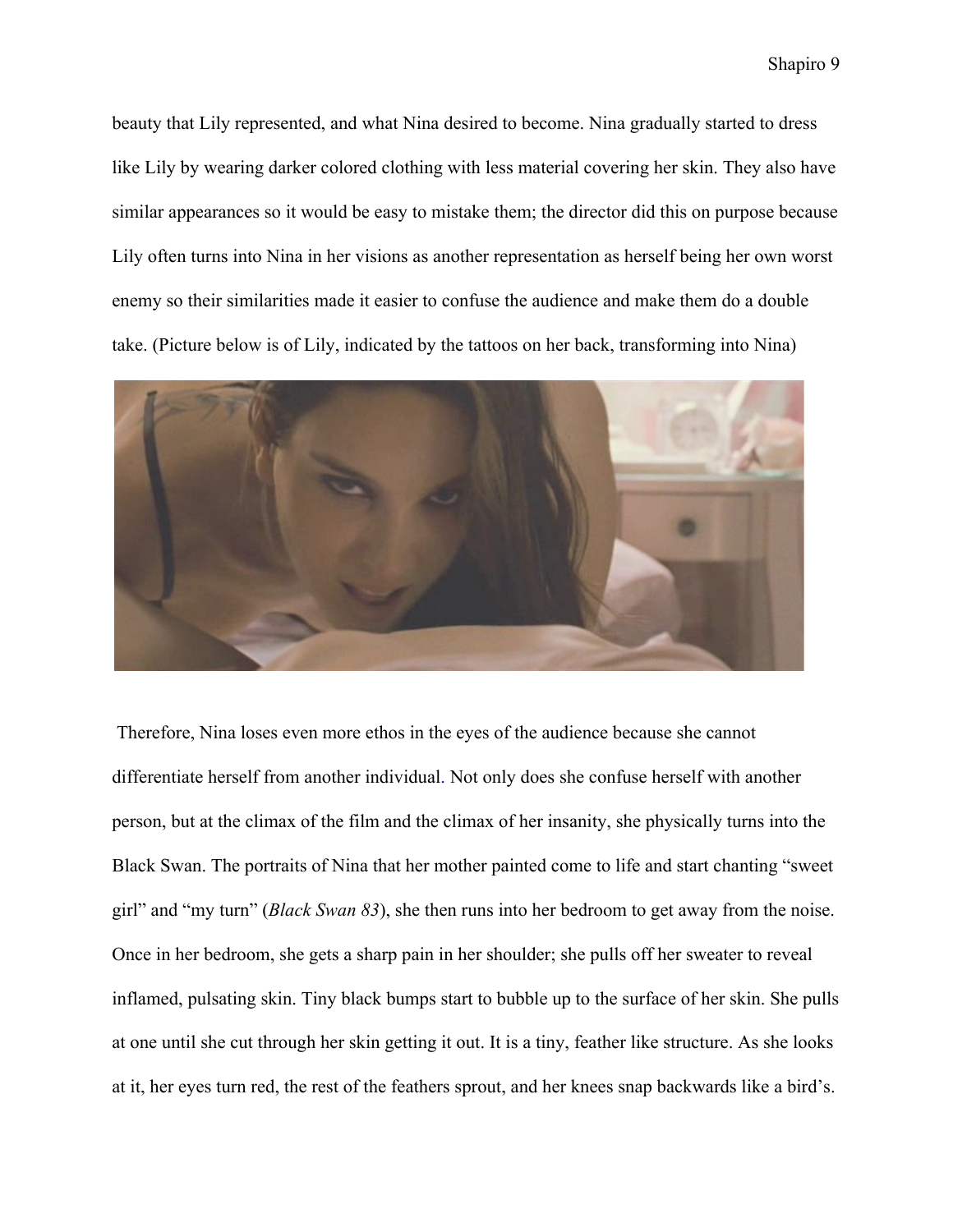

Nina has mentally and physically transcended into the Black Swan. Supernatural elements are used to show the duality between Nina's personality with what she needs to become through color, lighting, and another character with the ideal qualities of the Black Swan.

The other major and most obvious way Darren Aronofsky uses duality is in the symbolism of mirrors. The director's intentions for the mirror was its power to reveal hidden identities. In the scenes where Nina saw herself in the mirror, it reflected the illusion of an evil as her reflection would disassociate from her body and turns on her as if it were about to attack. The mirror presented to her the darkness within herself that metaphorically depicted the evolution into the Black Swan; on one side of the glass was an innocent girl who just wanted to dance, on the other side was a dark demon that wanted to break free from her chains. The film uses the power of the mirror as a source for definition or its reflection that reveals a true identity from the subconscious that is often concealed.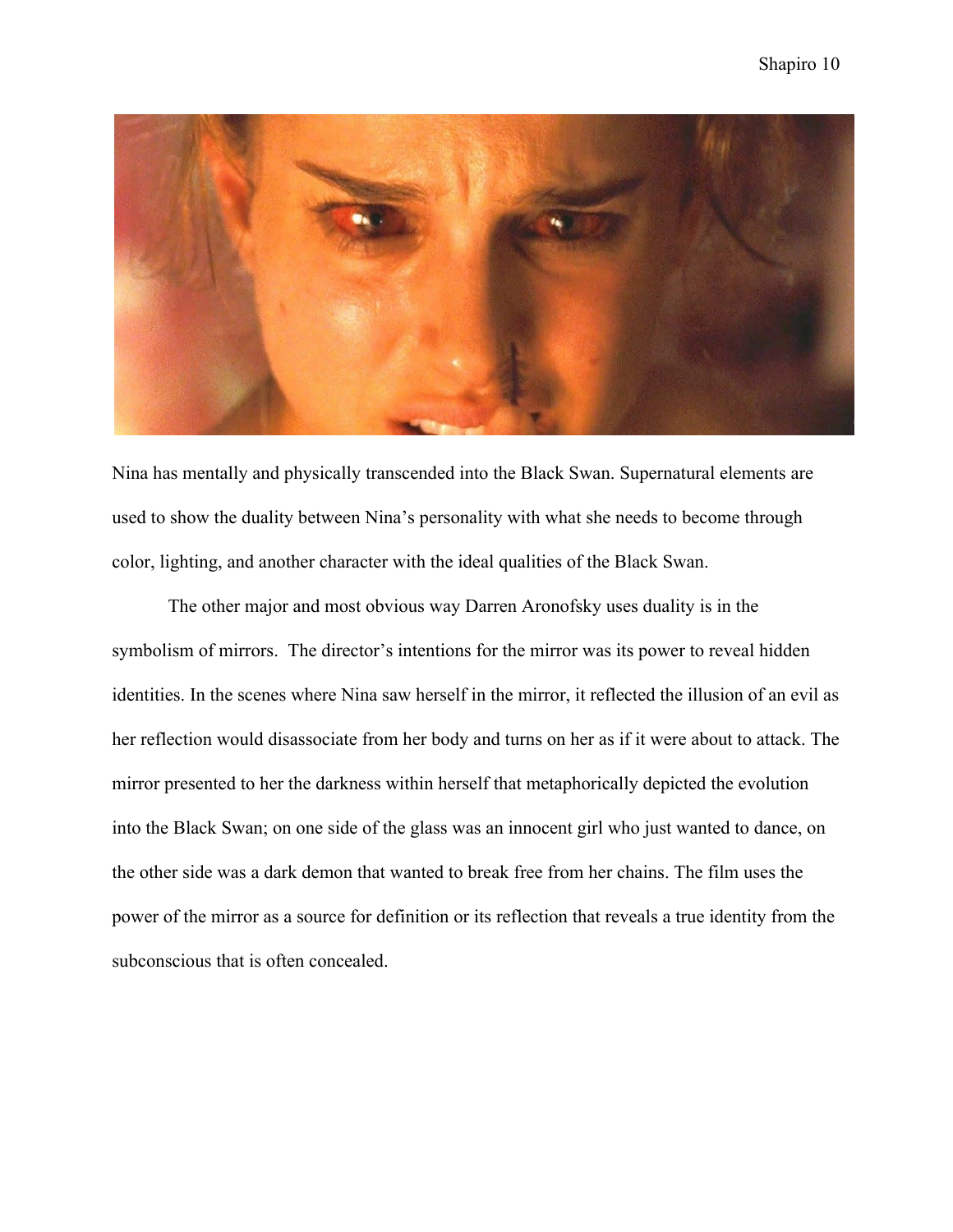

 Darren Aronofsky asserts that we all have a dark-side, even sweet and innocent ballet dancers. Mirrors are used throughout the film and as it progresses, mirrors begin to betray Nina and show her descent into madness. Dancers cannot escape the wrath of a mirror; they practice in front of it for hours on end and go home to where mirrors probably hang in their homes'. The director uses this to his advantage because he can logically throw in a mirror everywhere without the audience feeling like it is out of place. Nina is unable to escape the mirror as there is at least one in almost every scene of the film; it feels like hell for her because they are the primary home for her delusions. The first time we see the character of Nina is through her reflection in the mirror. She is beautiful and graceful as she dances but her body is clearly under stress as she cracks her limbs and stretches them. (*Black Swan 2*). Once her transcendence into the Black Swan begins, there is one particular bathroom moment where Nina and her reflection battle, almost literally. Realizing that she's been scratching, Nina frantically clips her nails. As she does, the camera moves to the right. At the same moment, partially camouflaged by camera movement, her expression changes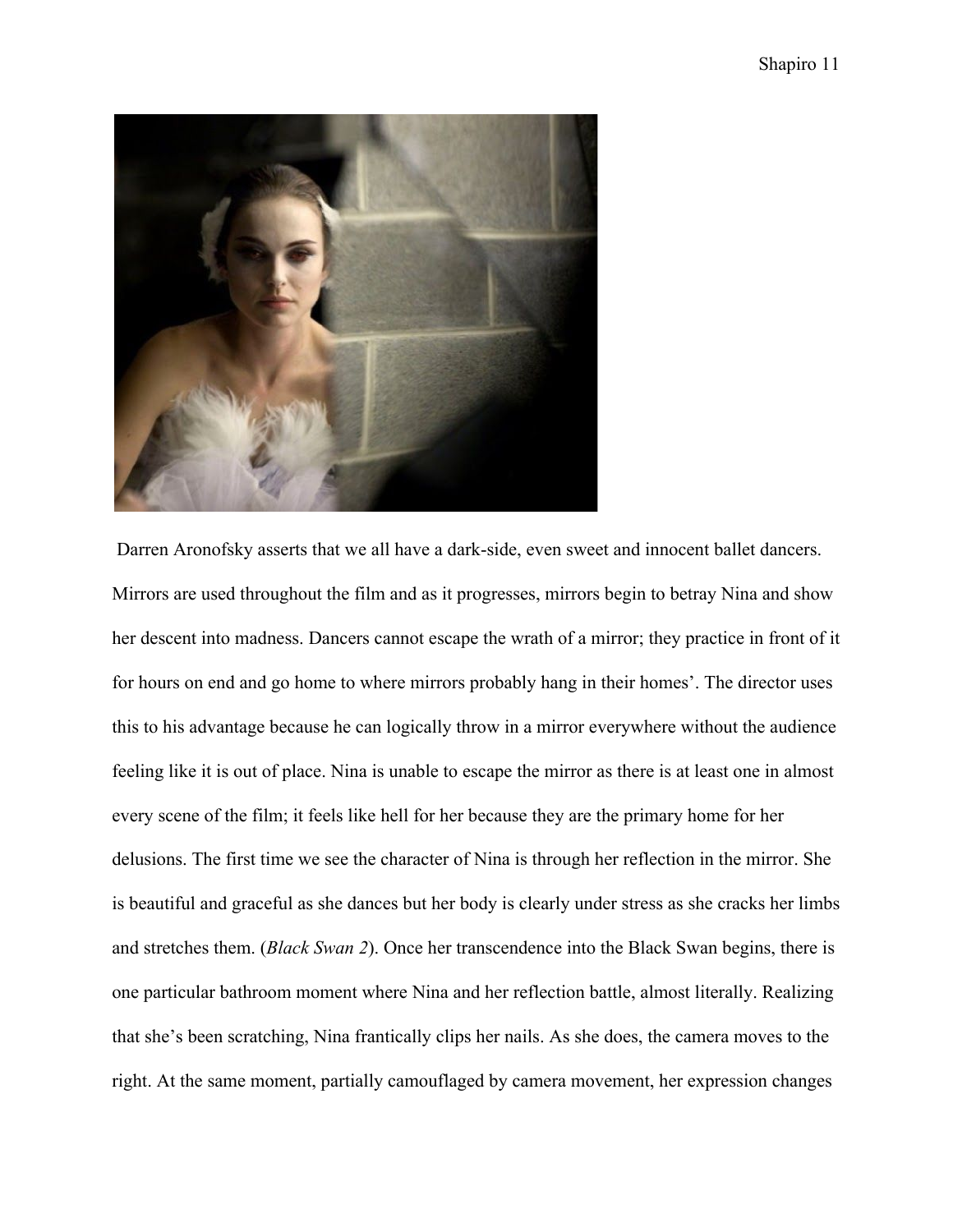abruptly: her frantic face is momentarily calm and deeply mischievous. The Black Swan sabotages and the white swan cleans up the mess.



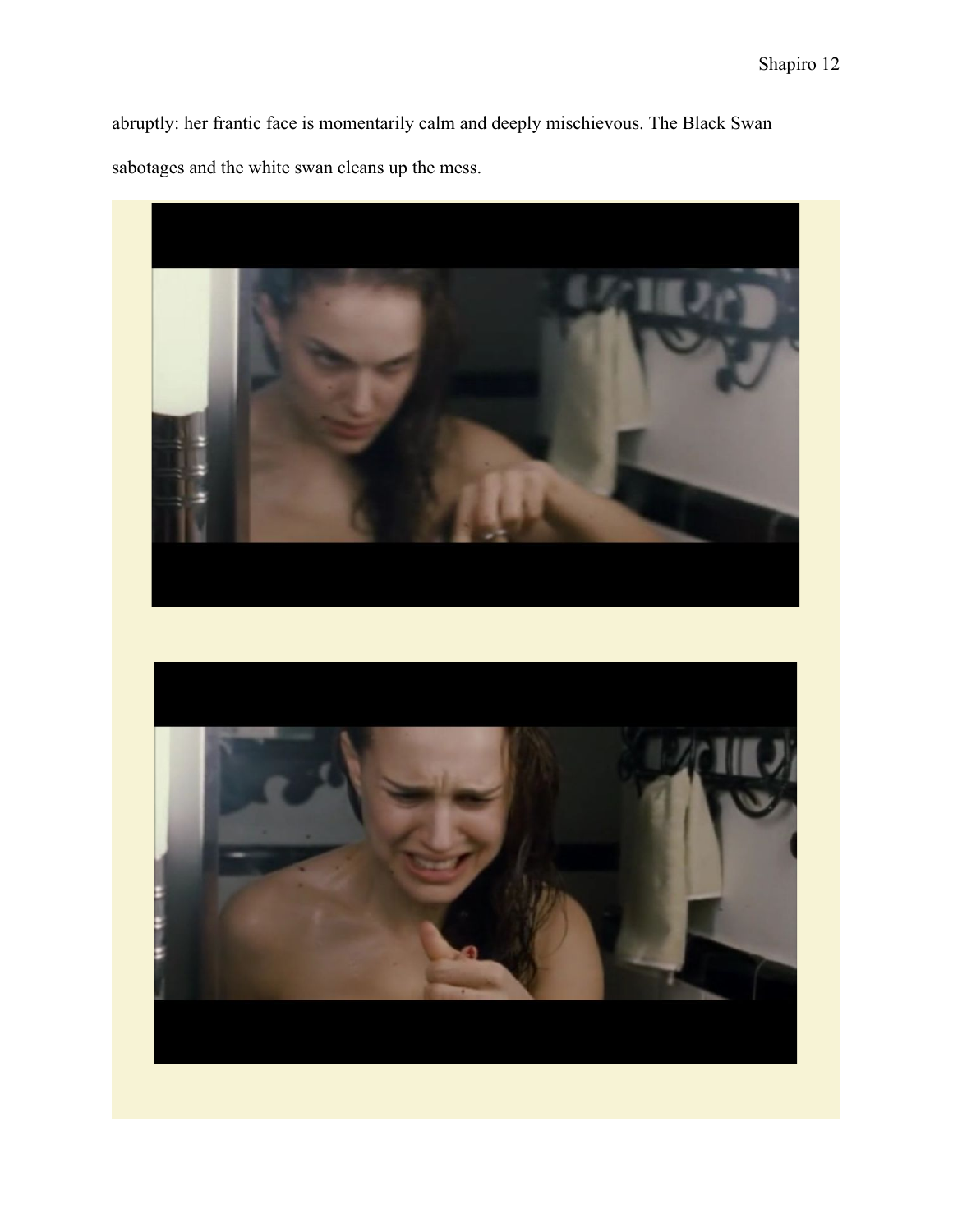(*Black Swan 50*). The duality makes its first prominent appearance here as the devil inside of Nina comes out to get her. The Black Swan reveals itself physically whenever Nina is in front of a mirror so that the audience can see the paralleles along with Nina. The Black Swan lingers a bit longer in a later scene where Nina is being fitted for her costume and while looking into an infinite array of mirrors,

"Nina looks uncomfortable, disliking the scrutiny of her body.

She hears a sharp RUSTLE. Like someone's scratching.

She looks up at the mirror. Her reflection stares back.

Behind the first reflection, another Nina has her arm behind her back, like she's scratching her

shoulder.

Nina leans to get a better look...

**COSTUMER** 

Sit *still*, I'm almost done.

Nina startles. The reflection has returned to normal, its

hand back at its side." (*Black Swan 84*)

Nina, the Black Swan, is involuntarily deteriorating her own body; whenever the alternate side of her shines through, she bears a physical disembodiment showing the darker side taking over and controlling her. Due to Nina not being able to reconcile her own reflection, the audience cannot trust what is going on; the only thing they can do is feel for her emotions and try to put the puzzle pieces of the film together as logically as they can. Nearting the climax of the film, Nina practices in the studio the night before the big opening; the piano player leaves and she is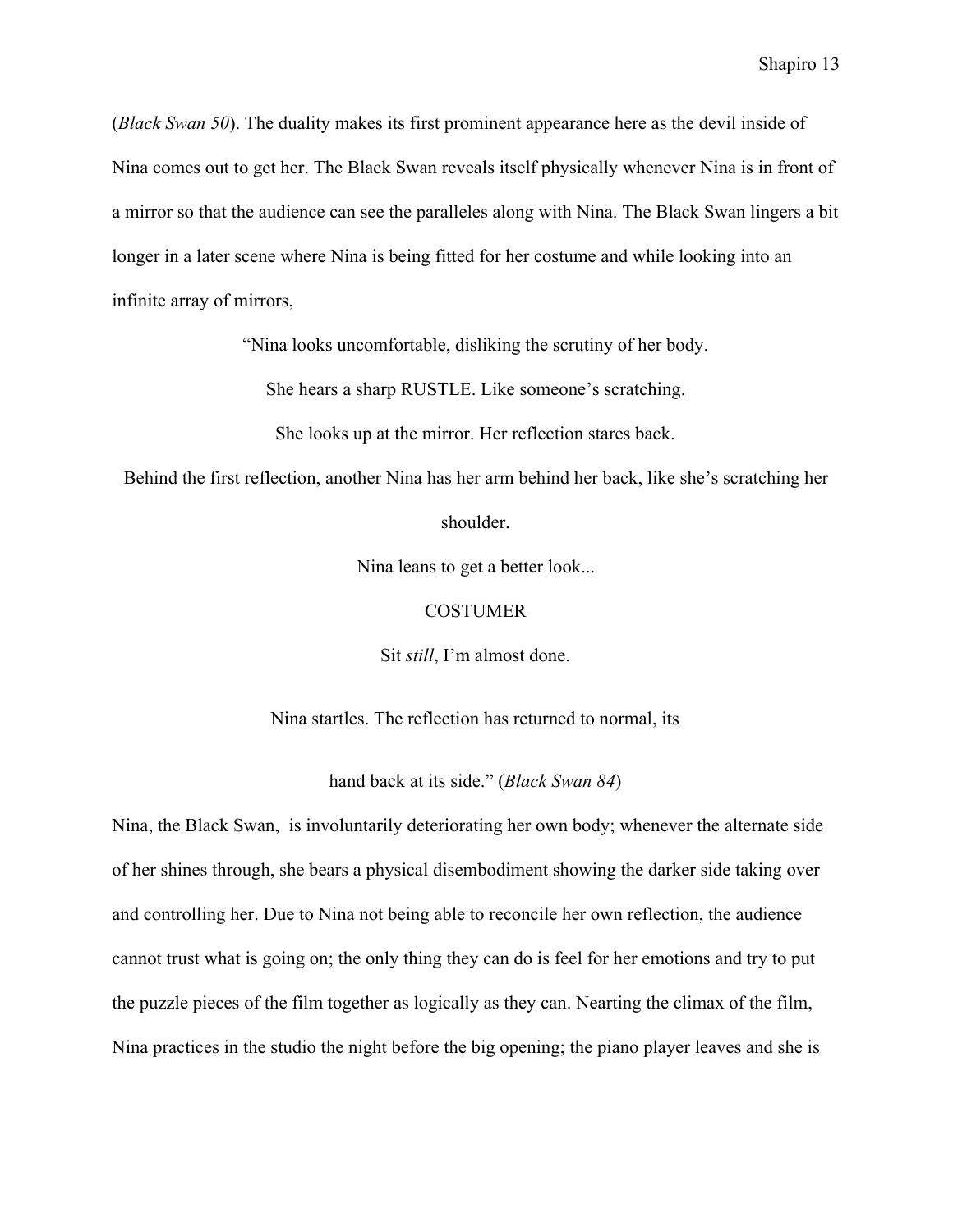left alone. She watches herself in the mirror as she dances ever so elegantly; suddenly, she notices her reflection lags, and then doesn't move when she does. Fighten, she steps backwards and nearly bumps into the mirror behind her. With her back to the mirror, her reflection turns around and faces Nina with a devious look on her face and the lights go out.



With Ninas not witnessing the second reflection, the audience is left wondering how much is actually in her head and how much of it is a dark magic. Ethos comes into play here because the audience has no expertise to build off of; they are completely in the dark and are left to develop their own interpretation of the events. The last time Nina deals with a mirror in the film is the most significant and perhaps the most confusing scene of them all. In the scene, Nina returns to her dressing room after dancing the white swan on opening night and falling because of her inability to lose herself in the dance; a quality the black swan has, but the white does not. She burst through the doors ready to cry when she sees Lily in the black swan costume

"LILY

How about...I dance the Black Swan for you?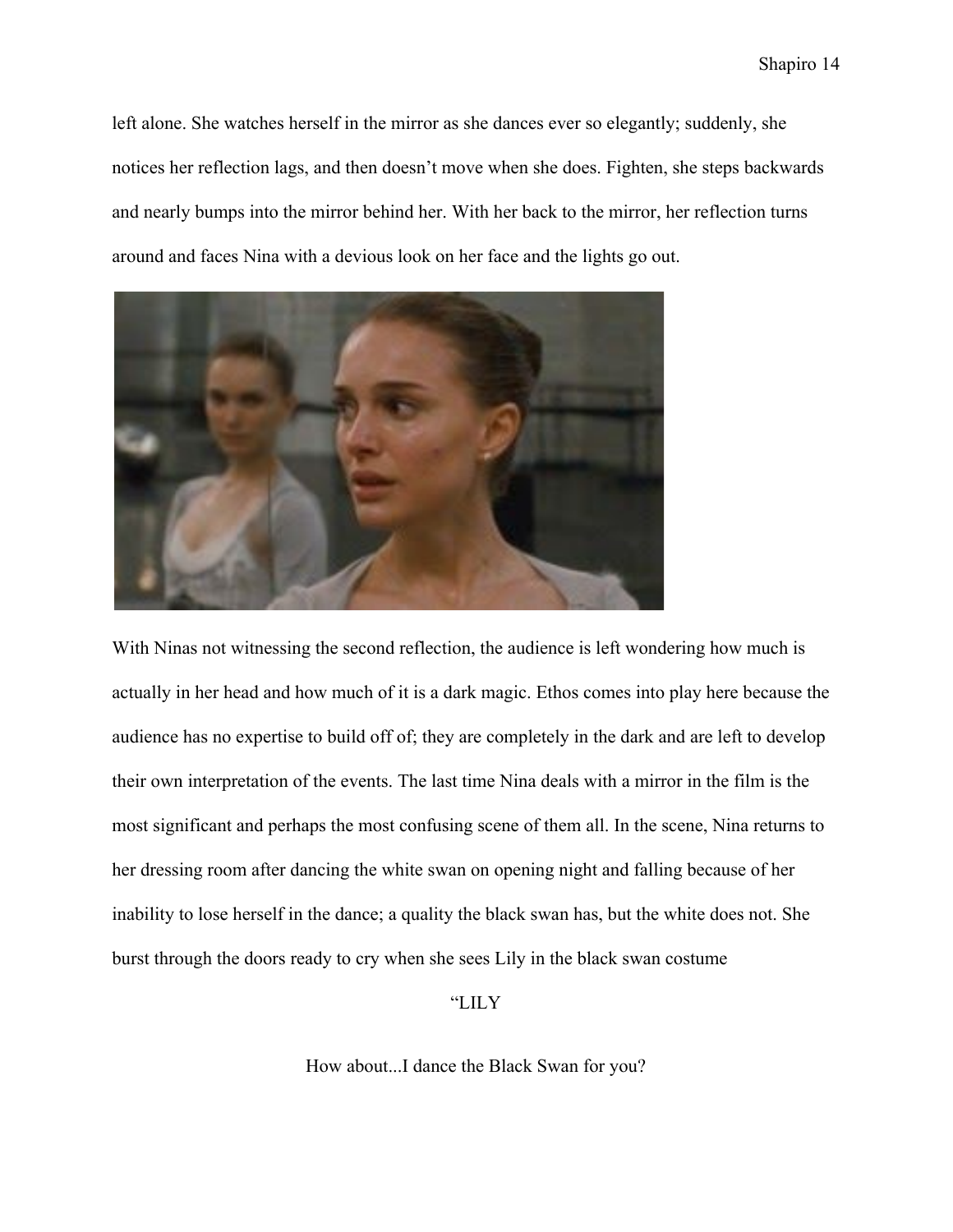Nina looks into the mirror. Instead of Lily's reflection there's the Double.

## NINA

Leave me alone. Leave me alone.

DOUBLE (in mirror)

But it's my turn.

Nina's fury rises up from inside.

## NINA

Leave me alone!!!

She charges… And smashes her into the WALL LENGTH MIRROR, shattering it. Shards fall everywhere.

The Double flips Nina over and wails on her. Punch after punch.

Nina does her best to block the onslaught.

They scuffle, knocking things over, bumping into walls. The Double gets her hands around

Nina's neck...

Gasping for air, Nina tries to pull the hands free, but she's too strong.

Her hands frantically scramble along the surface of the floor. The fingers barely touch the edge

of a MIRROR SHARD, but can't grasp it.

The Double squeezes down.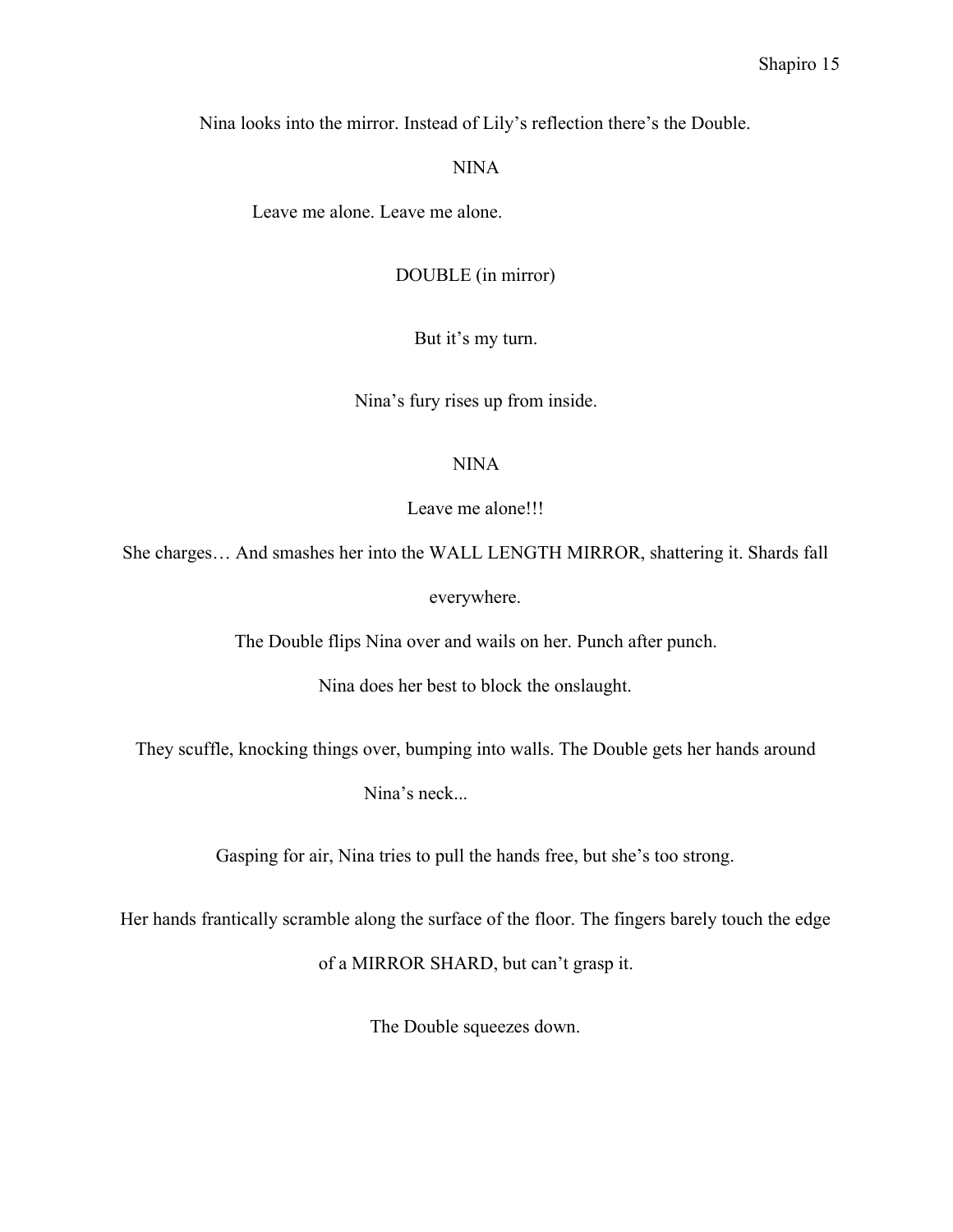The blood vessels in Nina's eyes BURST again. Her neck starts to stretch unnaturally. Strength

surges through her body and she lunges...

Finally grabbing the SHARD.

And DRIVES it into the Double's stomach.

Nina glances at her hand, cut by the mirror, then back up.

The Double is now LILY. Stunned, Lily looks down and touches the stab wound.

NINA (CONT'D)

It's my turn.

Lily coughs up blood and collapses, dead." (*Black Swan 96*)

It is later discovered that Nina did not stab and kill Lily, but she used the broken mirror shard to kill herself. The mirror comes back into play to hurt her again, but more permanently and undeniably this time. Nina dies just as the final act of the play is over. Her dancing was perfect, she was perfect. Nina, the white swan, finally took back control of her own life and put an end to her demons; she was content and died with a sense of freedom; she had accomplished everything she ever wanted to. Nina eventually triumphed over the dichotomy of the mirrors and the supernatural devil that lived with them will never return.

*Black Swan* received five Oscar nominations in 2011 due to its effectiveness as a story and its ability to disturb people while simultaneously making them realize the destructive beauty that accompanies any art form. Supernatural elements are used to make that come across; due to their inexplicability and a negative connotation, the trope disturbs people because of it's anomalous effect. The trope takes the form as a demon in the mind of a schizophrenic who obtains the illness from the stress put on her by her art. Therefore, supernatural elements are used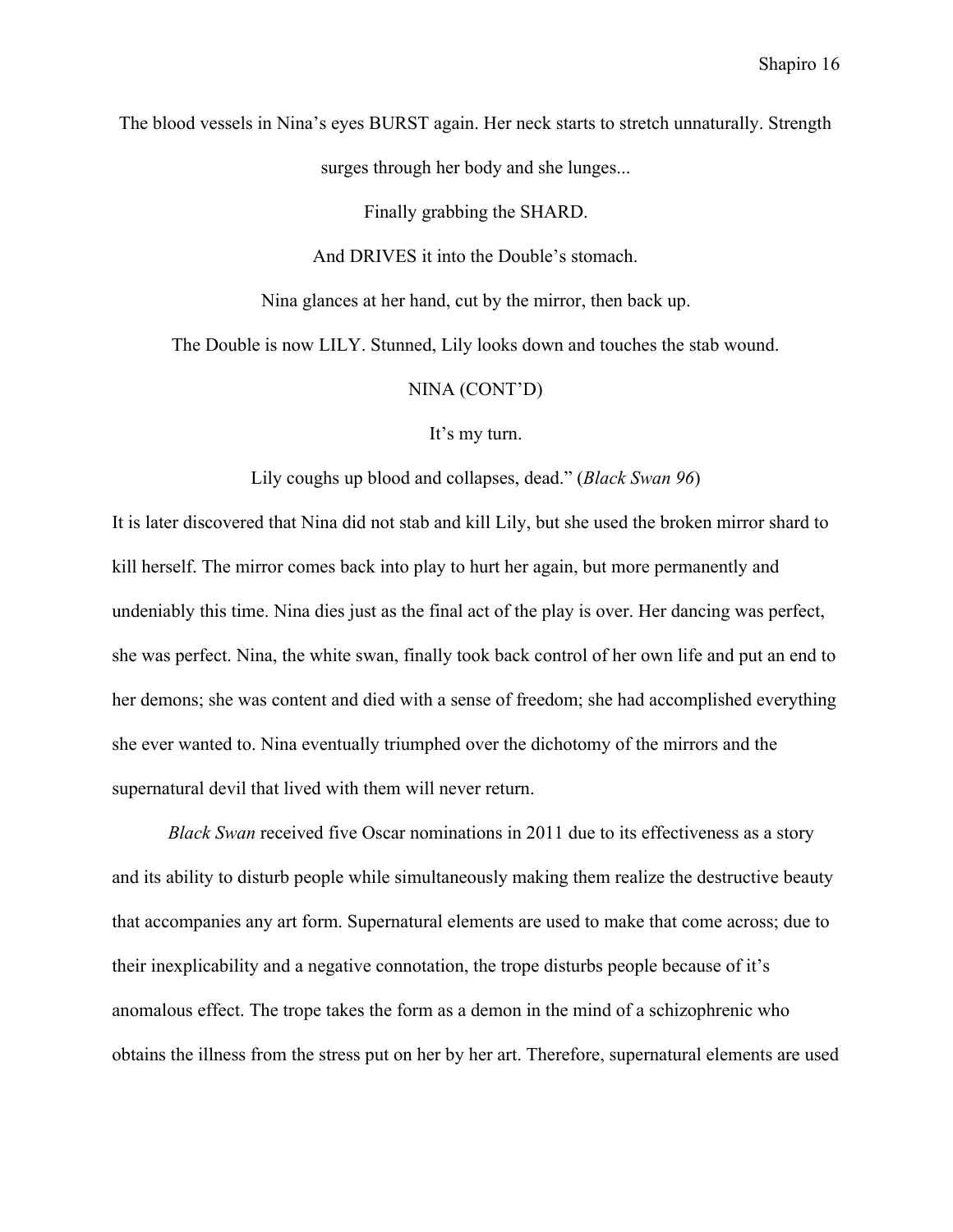to show how the mind of an artist deteriorates as a result of stressing over their work. The contrast between good and evil drives the story and makes it such a fascinating watch; Nina represents the good and naivete while her double, the inexplicable vision, represents the evil and the devil that lives inside every person. This is most effectively communicated through the use of mirrors in the film. Nina may look relatively similar on both sides of the mirror, but the person looking into the mirror and the one looking back are polar opposites. The supernatural elements come to life whenever a mirror is present and usually progress. The first glimpses of the double are caught in a mirror and also the visual cue that tells the audience her psychotic rampage is escalating. The mirror carries great metaphoric weight for both Nina the psychotic, and Nina the dancer. Mirrors are never thought of as 'untrustworthy', so when they differ from the norm, Nina loses her ethos as a character. The hallucinations of the demon that takes the form of an evil Nina makes the protagonist unreliable as a narrator. The audience sees everything through her eyes: the windows to her soul; but those windows become clouded as what truly loves inside of her begins to come out in the form of a Black Swan keen on introducing her to a dauntless life. While most hide from the darkness inside, Nina illogically faces it until it engulfs her and she loses power over her former self. She fears the darkness but the light seems like even more of a hell for her. She has to face the music and grow into her true being in order to live out her dream of dancing in *Swan Lake*. The uncanny supernatural trope in *Black Swan* optimizes the themes of destructive beauty and how people are their own worst enemy supremely.